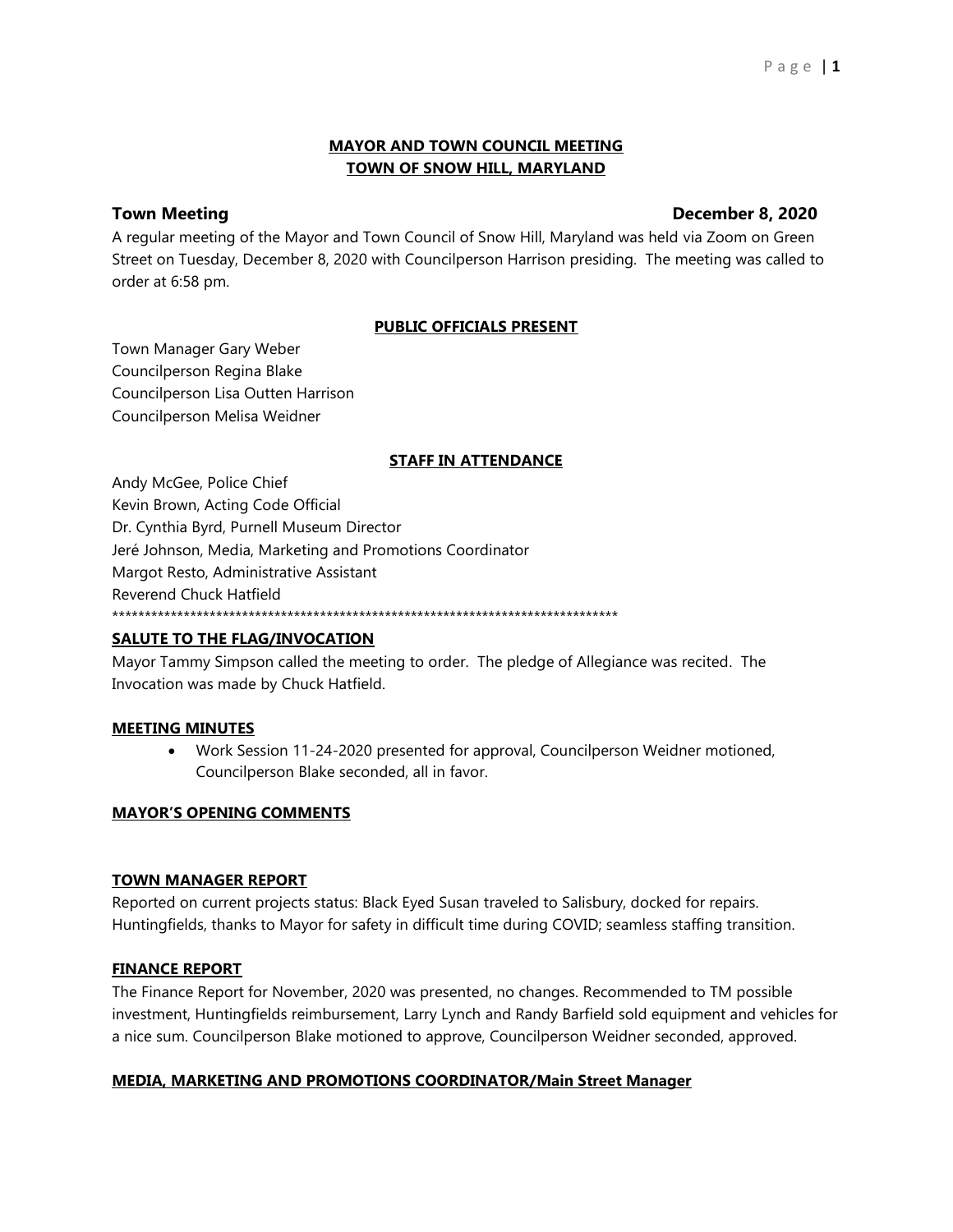The Media, Marketing and Promotions Report and Main Street Manager Report for November, 2020 was presented, no changes. Reminder of upcoming holiday events. SHA & MDOT – reminded us of approval of parklets by end of year. Town offered PWKS resources to help move them. Supporting economic development for local businesses, advertisement. PPE availability for businesses and customers.

### **CODE ENFORCEMENT REPORT**

Code Enforcement Report was presented for November, 2020 Huntingfields moving smoothly, begin building in February, finish in 60-90 days. Many permits issued for small projects. Pleasant Manor renovations going well.

#### **PUBLIC WORKS REPORT**

Public Works Report was presented for November, 2020 was presented. Working with Kevin, DBF, Huntingfields, all going as agreed. Handicap ramps – worked with Kevin to install at DBC, Bakery, Business Ctr – showed how they worked and left them with them. Hydrant status update. Sidewalk initiative – began at Town Hall parking lot entrance. No changes.

#### **WWTP REPORT**

Wastewater Report for November, 2020 was presented. Reported on status on minor violation by County Jail. Required report to public, letter to go out tomorrow. Read letter aloud to public. No changes. Mayor expounded on related details. Russ Harrison also talked in detail about testing and flushing plans in the coming weeks and months; only in one affected area by jail, not at other end by Powell Street. TTHM always a problem since began chlorinating in 1950's and for most municipalities. Mixer/aerator in water tower will refresh at times of inactivity. Old quote from Suez at \$30K, need new quote, as it could be done at the same time of repainting interior, reduce cost.

#### **MUSEUM REPORT**

Mayor expressed condolences for loss of Linda Duyer. The Julia A. Purnell Museum Report was presented for November, 2020. First Friday event held, with COVID protocols, successful event. Shifting toward online exhibits and education, Snow Hill has a large, impressive collection of artifacts related to epidemics and how they've shaped our culture over time, will create virtual exhibit. Thanks to Jere for PPE, able to remain open. Partnering with Library, Purnell Museum's "greatest hits."

#### **POLICE DEPARTMENT REPORT**

The Police Department Report for November, 2020 was presented. COVID number 151, increased 10 cases in one month; thanks to Randy for painting of fire hydrants; keep an eye on neighbors, packages delivered late; compliance checks for COVID continue, social distancing and mask wearing.

#### **FIRE DEPARTMENT REPORT**

The Fire Department Report was presented for November, 2020.

#### **OLD BUSINESS – CARES Act Funds**

**GoGov –** Margot Resto discussed details of app for mass comm, citizen request mgmt., code enforcement module, costs; mass notification in COVID times – qualification for COVID funds. Couple years contract now with this funding, transition printed brochure funds to this. Discussion on what was approved, process with County approval, food pantry started their process.